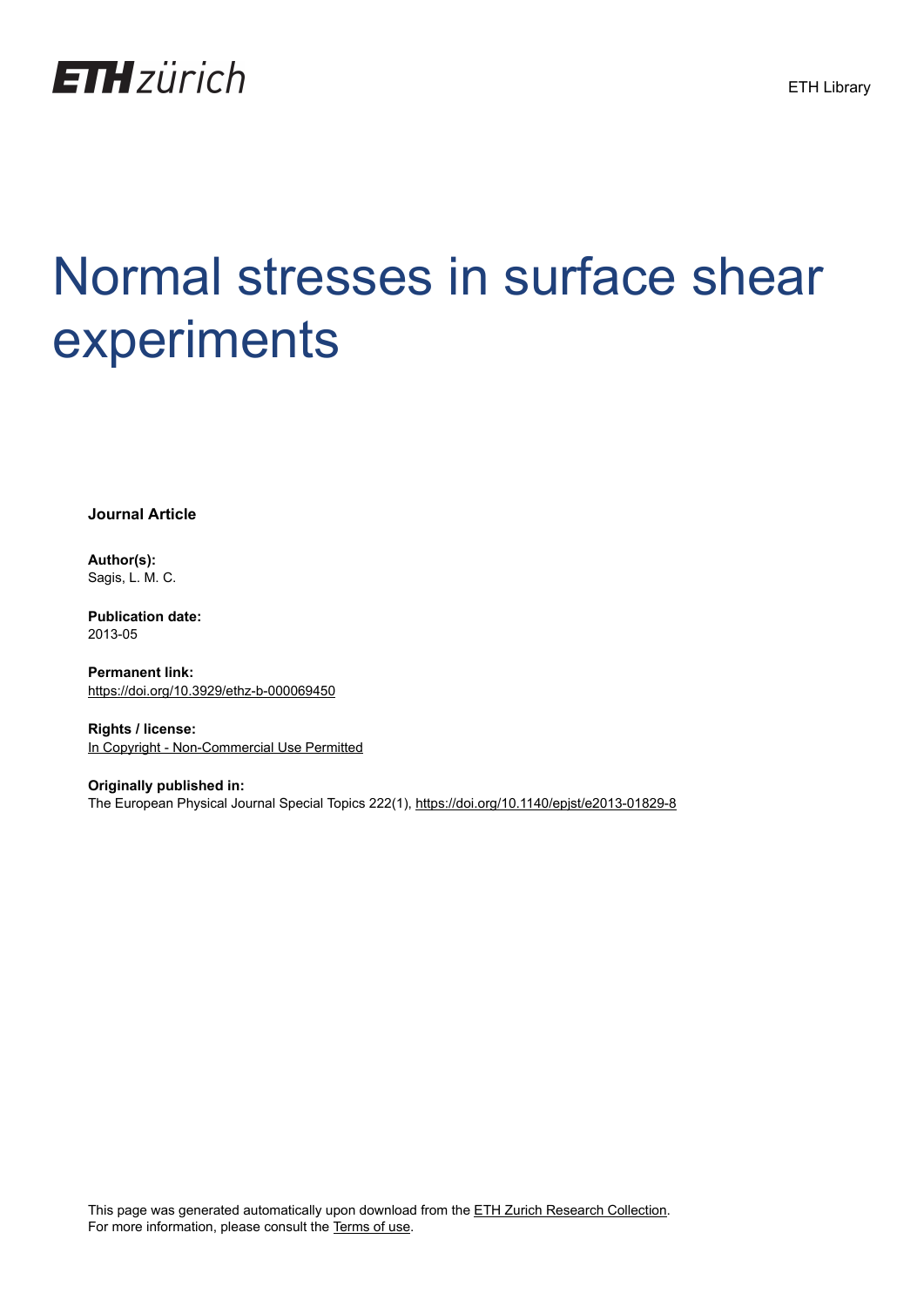Regular Article

# Normal stresses in surface shear experiments

L.M.C. Sagis $^{1,2,a}$ 

- <sup>1</sup> Food Physics Group, Wageningen University, Bomenweg 2, 6703 HD Wageningen, The Netherlands
- <sup>2</sup> Polymer Physics, Department of Materials, ETH Zurich, Wolfgang-Pauli-Str. 10, 8093 Zurich, Switzerland

Received 16 April 2013 / Received in final form 23 April 2013 Published online 17 June 2013

Abstract. When viscoelastic bulk phases are sheared, the deformation of the sample induces not only shear stresses, but also normal stresses. This is a well known and well understood effect, that leads to phenomena such as rod climbing, when such phases are stirred with an overhead stirrer, or to die swell in extrusion. Viscoelastic interfaces share many commonalities with viscoelastic bulk phases, with respect to their response to deformations. There is however little experimental evidence that shear deformations of interfaces can induce in-plane normal stresses (not to be confused with stresses normal to the interface). Theoretical models for the stress-deformation behavior of complex fluid-fluid interfaces subjected to shear, predict the existence of in-plane normal stresses. In this paper we suggest methods to confirm the existence of such stresses experimentally.

# 1 Introduction

The response of a complex fluid-fluid interface to a deformation is determined by a wide range of parameters. It is well-known that apart from the familiar surface tension, this response is affected by surface rheological properties such as the surface shear and dilatational modulus ([\[1](#page-5-0)] and references therein), by the bending rigidity of the interface  $[1-8]$  $[1-8]$ , and by its permeability  $[8,9]$  $[8,9]$  (the latter is particularly important for interfaces in vesicles or phase-separated biopolymer systems). In their response to shear deformations viscoelastic interfaces show behavior similar to viscoelastic bulk phases. Their response is characterized by a surface shear storage modulus  $G'_{s}$ , a surface shear loss modulus  $G''_s$ , and a set of relaxation times  $\tau_s$ . These properties have been determined experimentally for interfaces, stabilized by a wide range of components, such as polymers, proteins, colloidal particles, and mixtures thereof [\[1](#page-5-0)]. It is less well-know if shear deformations of interfaces can also induce normal stresses in the interface, similar to the normal stresses induced in shearing flows of bulk phases. The latter lead to well-known phenomena such as rod-climbing when such bulk phases are stirred with an overhead stirrer, or to die swell in extrusion processes. A study by Olson and Fuller [\[10\]](#page-5-3) on the behavior of PODMA [poly(octadecyl methacrylate)]

e-mail: leonard.sagis@wur.nl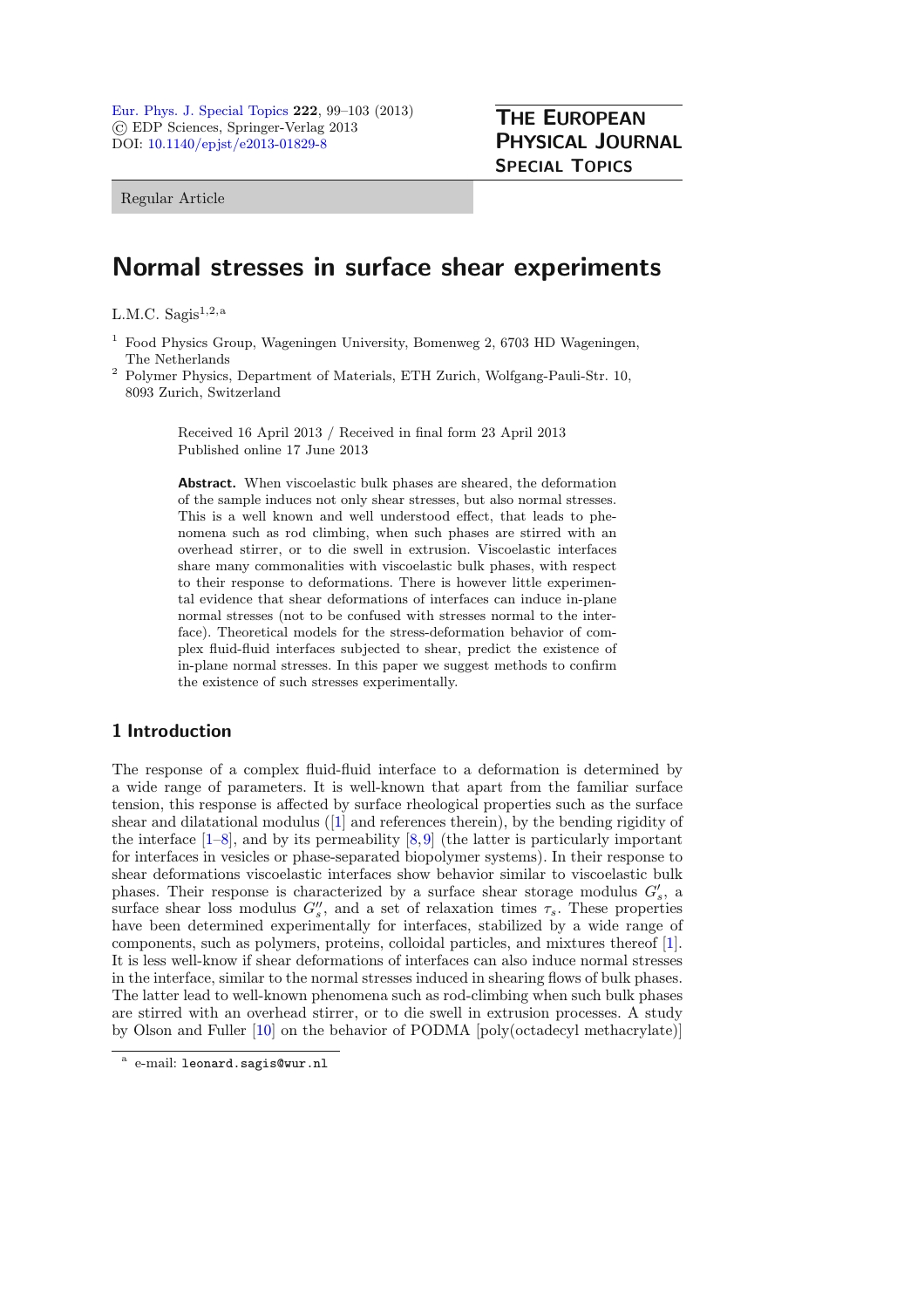<span id="page-2-0"></span>

Fig. 1. Three-dimensional view, top view, and side view of a surface shear device for measuring surface normal forces. The surface is sheared using a rotating band. The shear deformation induces a normal force in the direction of the yellow arrow. This force can be measured with a sensor connected to a nano-force transducer. The barrier can be moved to control surface concentration of adsorbed species.

stabilized interfaces in contraction/expansion flows shows evidence of "surface die swell" phenomena, which clearly points to the existence of surface normal stresses.

Surface normal stresses should not be confused with stresses normal to the interface. For a flat interface with surface coordinates  $(x, y)$ , and z denoting the coordinate perpendicular to the surface, an in-plane shear deformation with magnitude  $\gamma_{xy}$ would induce a surface shear stress with magnitude  $\sigma_{xy}^s$ . The surface normal stress (if present) is equal to the stress difference  $\sigma_{xx}^s - \sigma_{yy}^s$ , and is a tangential stress difference, oriented perpendicular to the direction of flow (see Figure [1\)](#page-2-0). Stresses normal to the surface would be pointing in the z-direction.

When surface normal stresses are induced, they may lead to effects observed also in bulk phases. In surface shear experiments using bi-conical disk [\[11](#page-5-4)[–15\]](#page-5-5) or double-wall ring geometries [\[16](#page-5-6)[,17](#page-5-7)], they could lead to disk- or ring-climbing. Experimental observations of such effects have so far not appeared in the literature (to the knowledge of the author).

There are however theoretical models for the stress-deformation behavior of complex interfaces that predict the existence of such stresses. An example of these is a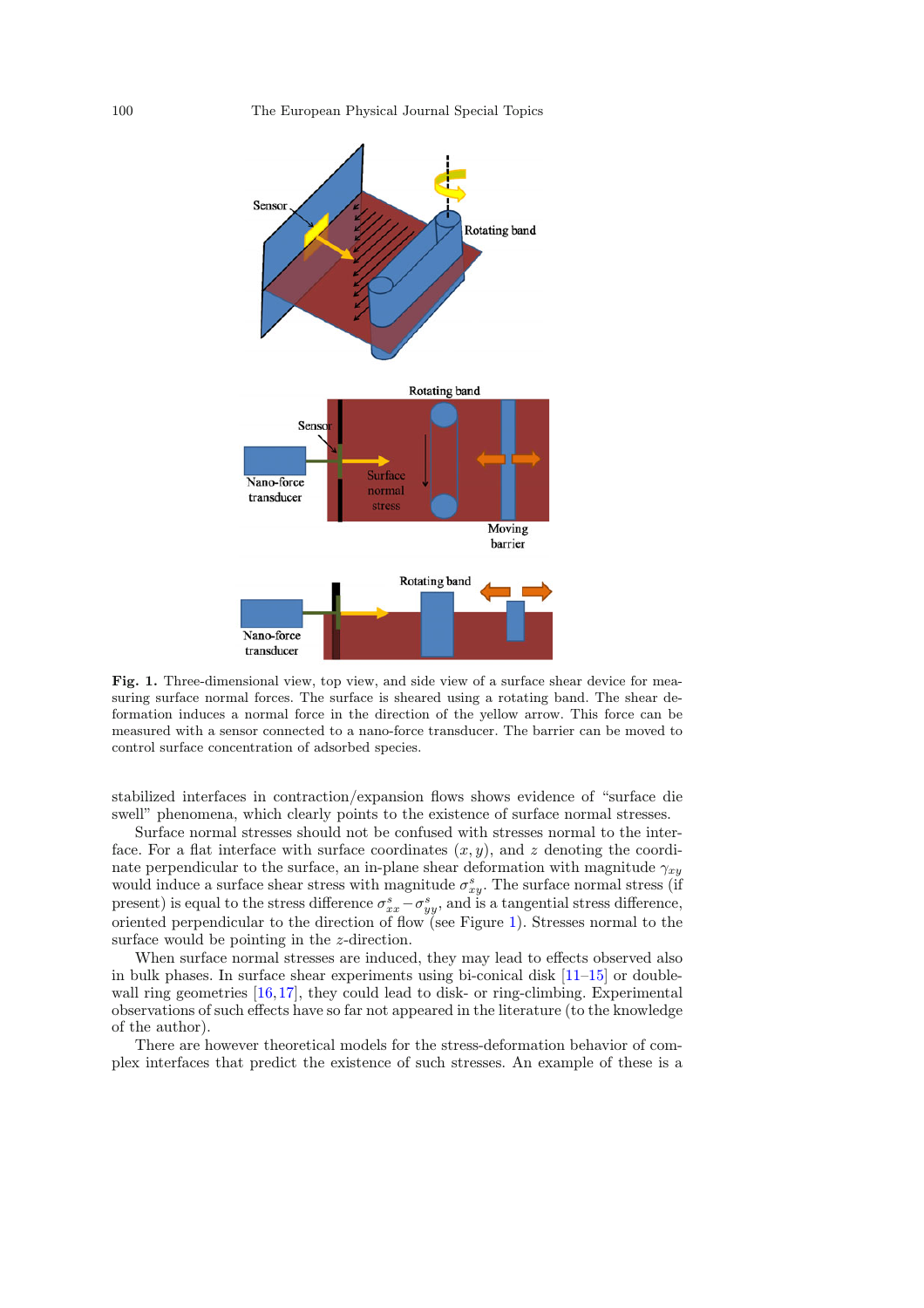structural model for interfaces stabilized by a mixture of low molecular weight surfactants and rod-like particles, recently developed by Sagis and  $\ddot{\text{O}}$ ttinger [[18](#page-5-8)[,19](#page-5-9)], in the context of the GENERIC nonequilibrium thermodynamic framework [\[20](#page-5-10)[–23](#page-5-11)]. The interface is basically described as a dilute suspension of rod-like particles in a surfactant stabilized interface, and the surface extra stress tensor in this model is given by

$$
\boldsymbol{\sigma}^s = (\varepsilon_d - \varepsilon_s) [\text{tr} \mathbf{D}^s] \mathbf{P} + 2\varepsilon_s \mathbf{D}^s + \frac{k_B T^s \rho_P^s}{m} (\mathbf{C}^s - \mathbf{P})
$$
(1)

<span id="page-3-0"></span>where  $\varepsilon_d$  and  $\varepsilon_s$  are the surface dilatational and surface shear viscosity of the part of the interface that is covered by surfactant (described by a linear Bousinesq model),  $\mathbf{D}^s$  is the surface rate of deformation tensor [\[15\]](#page-5-5), and **P** is the surface projection tensor (the unit tensor for the tangential vector fields) [\[15\]](#page-5-5). The last term on the right hand side of [\(1\)](#page-3-0) describes the contribution of the particles to the surface stress. In this term  $k_B$  is the Boltzmann constant,  $T^s$  is the surface temperature,  $\rho_P^s$  is the surface mass density of particles in the interface  $\frac{\text{kg}}{m^2}$ , and m is the mass of the particles. The second order tensor  $\mathbb{C}^s$  is the second moment of the particle orientation distribution. It is defined as  $\langle \mathbf{n}^s \mathbf{n}^s \rangle_s$ , where  $\mathbf{n}^s$  is the unit vector denoting the direction of the length axis of the rod-like particles, and the brackets denote a local average. In the model by Sagis and Ottinger  $[18,19]$  $[18,19]$  $[18,19]$  $[18,19]$  the time rate of change of this tensor is given by

$$
\frac{\partial \mathbf{C}^s}{\partial t} - \mathbf{C}^s \cdot (\nabla_s \mathbf{v}^s)^T - (\nabla_s \mathbf{v}^s) \cdot \mathbf{C}^s
$$
  
 
$$
+ \frac{1}{\tau} ([1 - \beta] \mathbf{C}^s - \mathbf{P} + \beta \mathbf{C}^s \cdot \mathbf{C}^s) = 0.
$$
 (2)

Here  $\tau$  is a relaxation time,  $\beta$  is a parameter describing deviations from linear relaxation behavior,  $\nabla_s$  is the surface gradient operator [\[15\]](#page-5-5), and  $\mathbf{v}^s$  is the surface velocity. The first terms in this expression describe the orientation of the particles in the direction of flow by the imposed velocity gradient, the last terms describe relaxation processes that randomize the orientation by rotational diffusion.

The model described above is able to predict the shear thinning behavior observed experimentally for interfaces stabilized by anisotropic particles [\[24](#page-5-12)[–26](#page-5-13)]. An interesting feature of this model is that in steady in-plane shear it predicts the existence of nonzero surface normal stresses. From [\(1\)](#page-3-0) we find that the surface normal stress difference equals

$$
\sigma_{xx}^s - \sigma_{yy}^s = \left(\frac{2k_B T^s \rho_P^s}{m}\right) (C_{xx}^s - 1)
$$
\n(3)

<span id="page-3-1"></span>and this allows us to express the surface normal stress coefficient  $\Psi_s$  as

$$
\Psi_s = \frac{\sigma_{xx}^s - \sigma_{yy}^s}{\dot{\gamma}^2} = \left(\frac{2k_B T^s \rho_P^s}{m}\right) \frac{C_{xx}^s - 1}{\dot{\gamma}^2} \tag{4}
$$

where  $\dot{\gamma}$  is the applied surface shear rate. Experimental proof of the actual existence of such stresses would greatly enhance our understanding of the behavior of complex interfaces. The normal stresses predicted by the model described above are quite low. For a dilute 2D suspension of particles (surface fraction ∼0.01), with particle dimensions of the order of  $10 \times 1 \times 1 \mu m^3$ , a surface density of about  $10^{-5} \text{ kg/m}^2$ , a particle mass of the order of  $10^{-14} \text{ kg}$ , and assuming almost full alignment of the particles  $(C_{xx}^s \approx 2)$ , we would obtain (using equation [\(3\)](#page-3-1)) a normal stress difference of the order  $10^{-11}$  N/m. Such low stresses would be hard to detect, and are unlikely to have a significant impact on the behavior of an interface during a surface shear experiment. But for interfaces stabilized by a dense layer of particles or polymers these stresses could be several orders of magnitude higher, and might be detectable. In the next section we will suggest a setup that could be used for this purpose.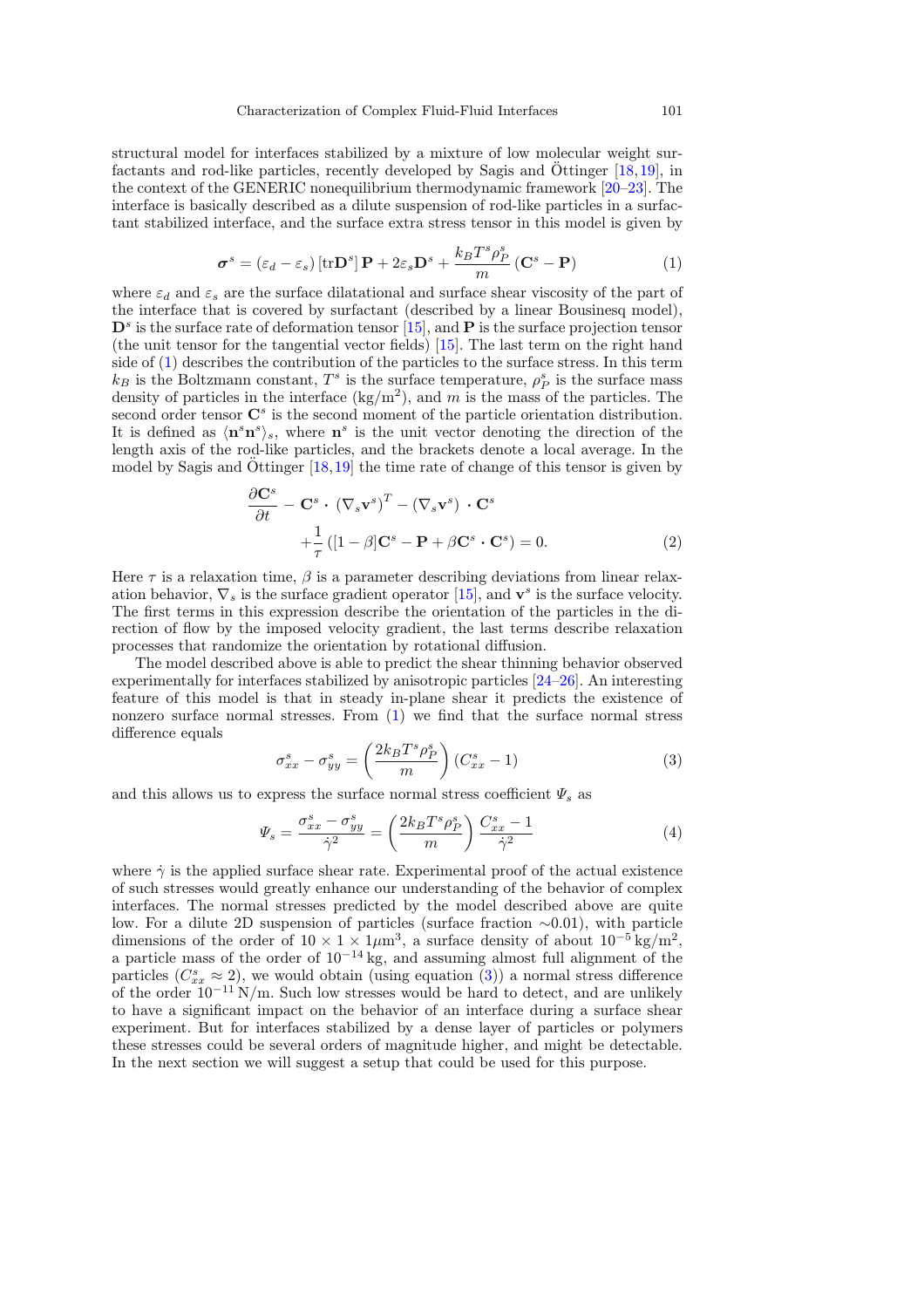<span id="page-4-0"></span>

Fig. 2. Effect of contact angle on measured normal force. The measured force equals  $F_n \sin \theta$ , where  $\theta$  is the contact angle of the subphase with the sensor.

#### 2 Suggestions for a device to measure surface normal stresses

To measure surface normal stresses, we need to subject an interface to a well defined shear deformation. Figure [1](#page-2-0) shows a setup based on a Langmuir trough, in which a surface is sheared using a rotating band. A shear field is created between the rotating band and the left (fixed) wall of the trough, and this field induces a normal stress difference at the left wall, pointing in the direction of the rotating band (the yellow arrow in Figure [1\)](#page-2-0). In the left wall a sensor is placed at a vertical level such that the fluid-fluid interface is in contact with the sensor. The sensor could be a highly sensitive pressure sensor, or a rigid plate connected by a rod to a nano-force transducer. The normal force  $F_N$  measured by the latter would be equal to

$$
F_N = \left(\sigma_{xx}^s - \sigma_{yy}^s\right)L\tag{5}
$$

where  $L$  is the width of the sensor plate. High sensitivity force probes (load cells) can measure forces down to a few nN, which would mean that for a sensor width of the order of 0.01 m the lower limit for the surface normal stress differences we could potentially detect is of the order of  $10^{-7}$  N/m.

The measured normal force will be affected by the contact angle  $\theta$  between the interface and the sensor plate. This is depicted in Figure [2.](#page-4-0) The force measured by the force transducer will be equal to  $F_N \sin \theta$ , which will be maximal at an angle of  $\pi/2$ . So to increase resolution of this method we should choose the material for the sensor plate such that the contact angle is close to  $90°$ . Alternatively, the surface of the sensor plate could be roughened (for example by sand-blasting it).

The setup depicted in Figure [1](#page-2-0) is based on a Langmuir trough. The advantage of this setup is the easy control of surface concentration, especially when studying insoluble surface active species, which are spread on the interface. The normal force measurements can also more easily be combined with structural analysis methods for the interface [\[27\]](#page-5-14). A drawback of the setup, which uses a rotating band to apply a shear deformation, is that we cannot simultaneously measure the shear stresses. As an alternative, the principle suggested here could be implemented in an oscillating needle rheometer [\[28\]](#page-5-15), in which the interface is deformed using a thin magnetic needle, displaced by two magnetic coils. The sensor and force transducer should then be placed in the side-wall of the Langmuir trough of this rheometer, parallel to the direction of the needle. A drawback of the needle rheometer is that the range of surface shear rates it can apply is rather limited, and may not be sufficient to produce measurable normal force signals.

In principle the sensor and transducer could also be fitted in the outer wall of a bi-conical disk or double-wall ring geometry, which would also allow simultaneous measurement of surface normal and surface shear stresses. But in these setups it is more difficult to characterize the structure of the interface. Moreover, at high shear rates centrifugal forces may obscure the normal force signals.